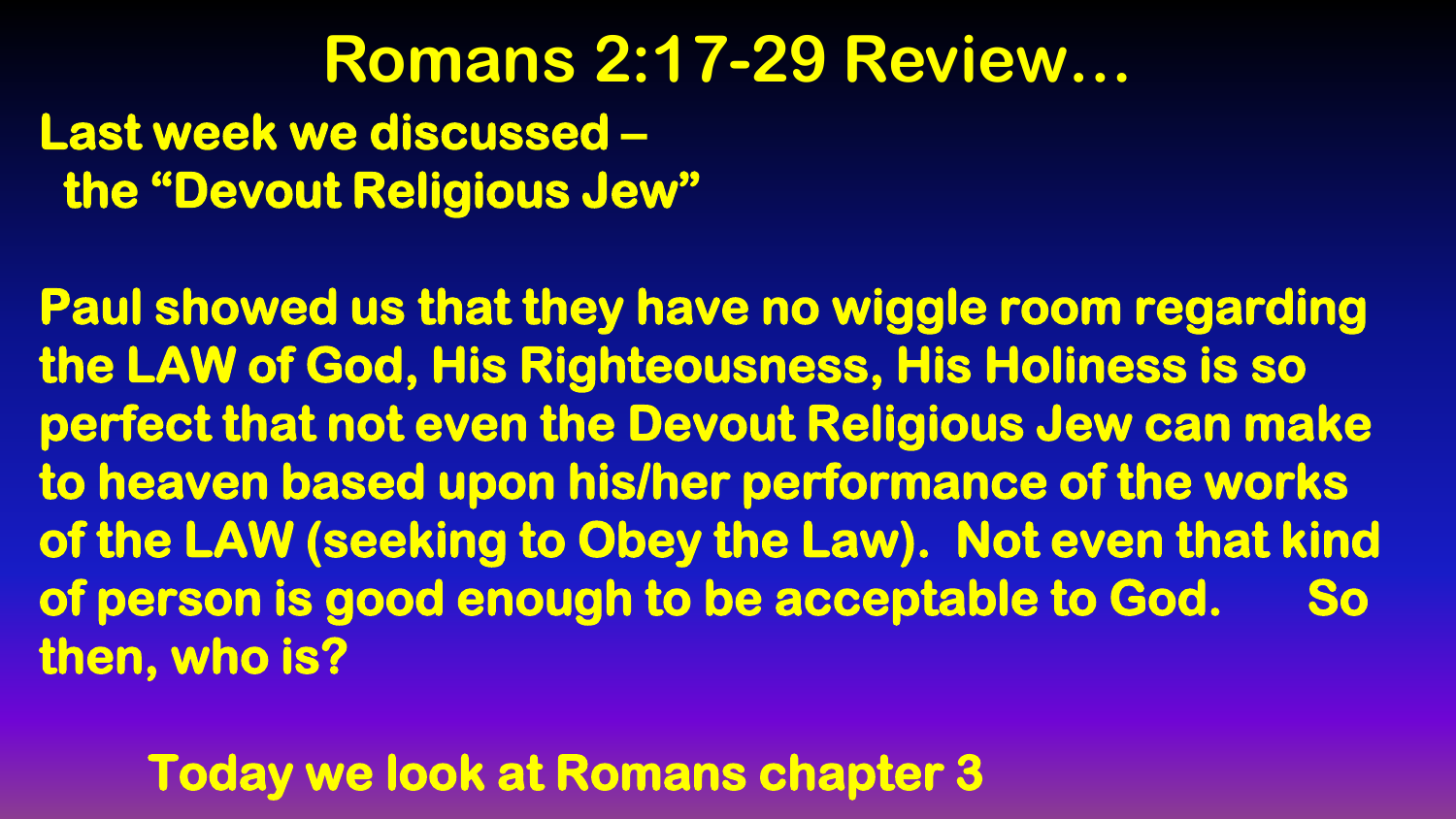**<sup>1</sup>What advantage then has the Jew, or what is the profit of circumcision? <sup>2</sup>Much in every way! Chiefly because to them were committed the oracles of God. <sup>3</sup>For what if some did not believe? Will their unbelief make the faithfulness of God without effect? <sup>4</sup>Certainly not! Indeed, let God be true but every man a liar. As it is written: "That You may be justified in Your words, and may overcome when You are judged." <sup>5</sup>But if our unrighteousness demonstrates the righteousness of God, what shall we say? Is God unjust who inflicts wrath? (I speak as a man.) <sup>6</sup>Certainly not! For then how will God judge the world? <sup>7</sup>For if the truth of God has increased through my lie to His glory, why am I also still judged as a sinner? <sup>8</sup>And why not say, "Let us do evil that good may come"?—as we are slanderously reported and as some affirm that we say. Their condemnation is just.**

**<sup>9</sup>What then? Are we better than they? Not at all. For we have previously charged both Jews and Greeks (i.e. "Gentiles") that they are all under sin.**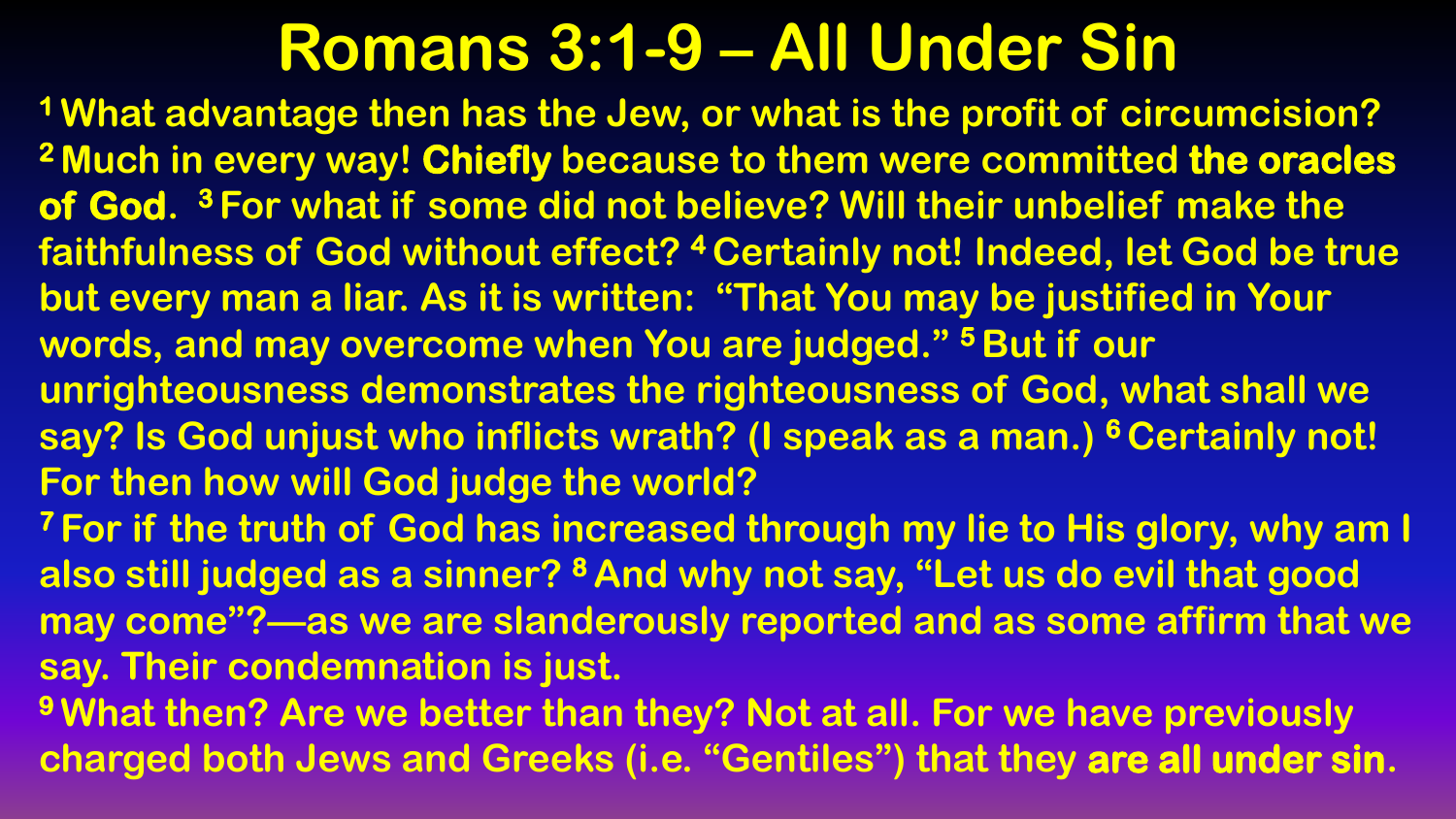**<sup>1</sup>What advantage then has the Jew, or what is the profit of circumcision? <sup>2</sup>Much in every way! Chiefly because to them were committed the oracles of God.**

**1. Why does Paul focus on the Jews (i.e. Israel) in this way ?**

#### **Let's look at Deuteronomy 18:15-22**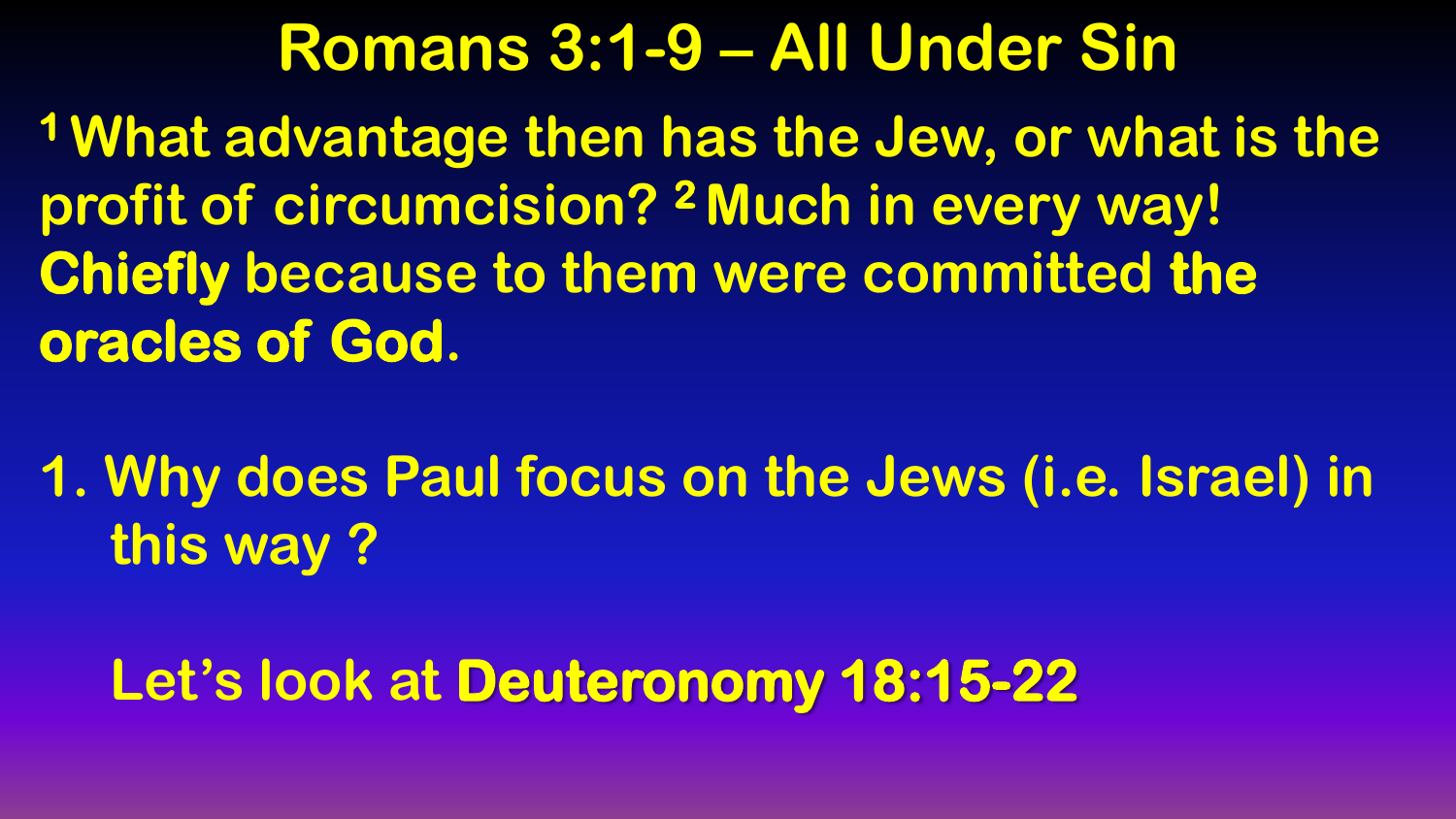#### **Deuteronomy 18:15-22**

**<sup>15</sup> "The LORD your God will raise up for you a Prophet like me (i.e.: like Moses) from your midst, from your brethren (i.e.: Israel). Him you shall hear, <sup>16</sup> according to all you desired of the LORD your God in Horeb in the day of the assembly, saying, 'Let me not hear again the voice of the LORD my God, nor let me see this great fire anymore, lest I die.' (REF.: Ex. 20:18-21; Deut 5:23-28; Heb. 12:18-22)** 

**<sup>17</sup> "And the LORD said to me: 'What they have spoken is good. <sup>18</sup> I will raise up for them a Prophet like you (i.e.: like Moses) from among their brethren (i.e.: Israel), and will put My words in His mouth, and He shall speak to them all that I command Him.**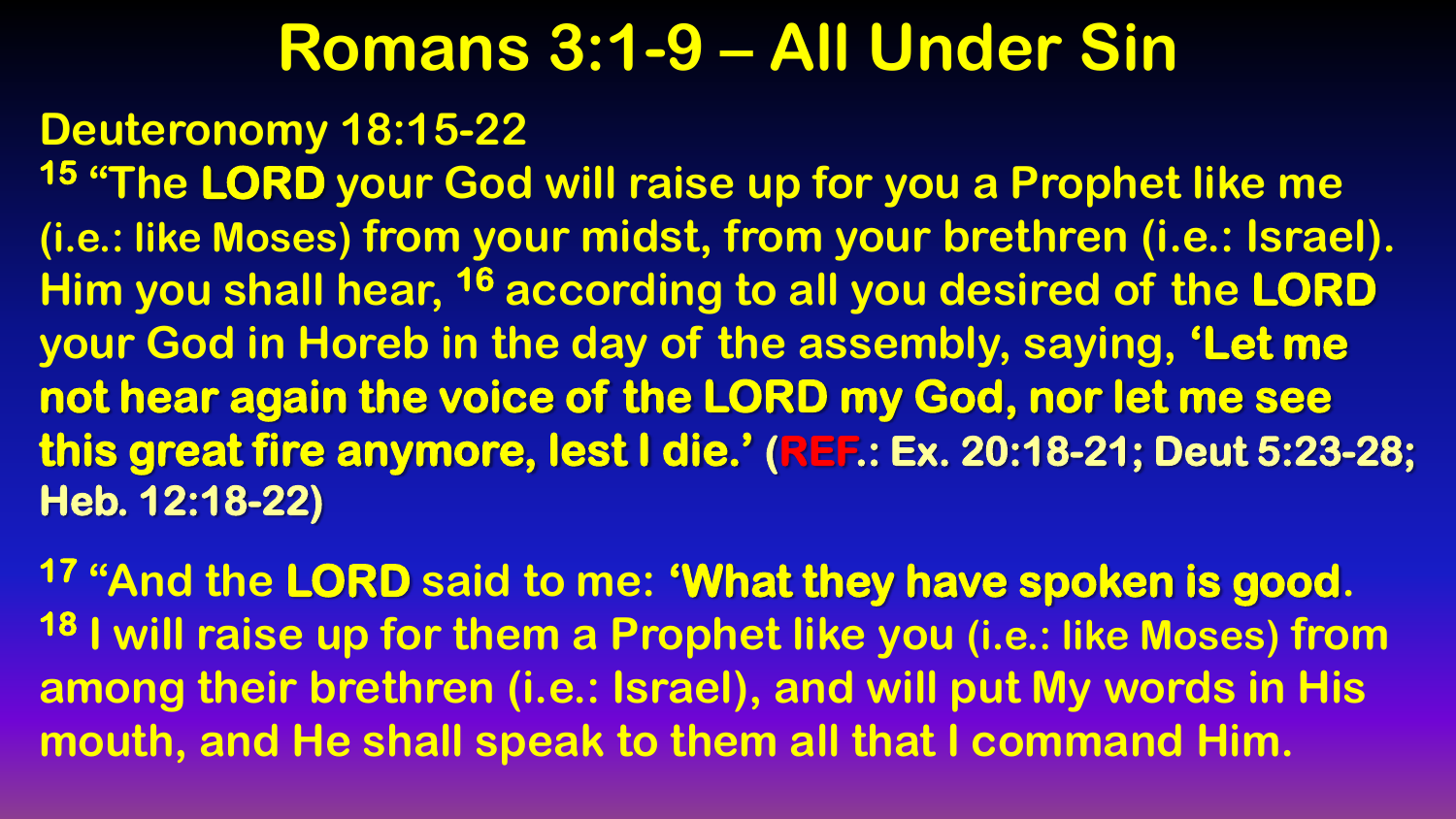#### **Deuteronomy 18:15-22**

**<sup>19</sup> And it shall be that whoever will not hear My words, which He speaks in My Name, I will require it of him. <sup>20</sup> But the prophet who presumes to speak a word in My Name, which I have not commanded him to speak, or who speaks in the name of other gods, that prophet shall die.' <sup>21</sup> And if you say in your heart, 'How shall we know the word which the LORD has not spoken?'- <sup>22</sup> when a prophet speaks in the Name of the LORD, if the thing does not happen or come to pass, that is the thing which the LORD has not spoken; the prophet has spoken it presumptuously; you shall NOT be afraid of him.**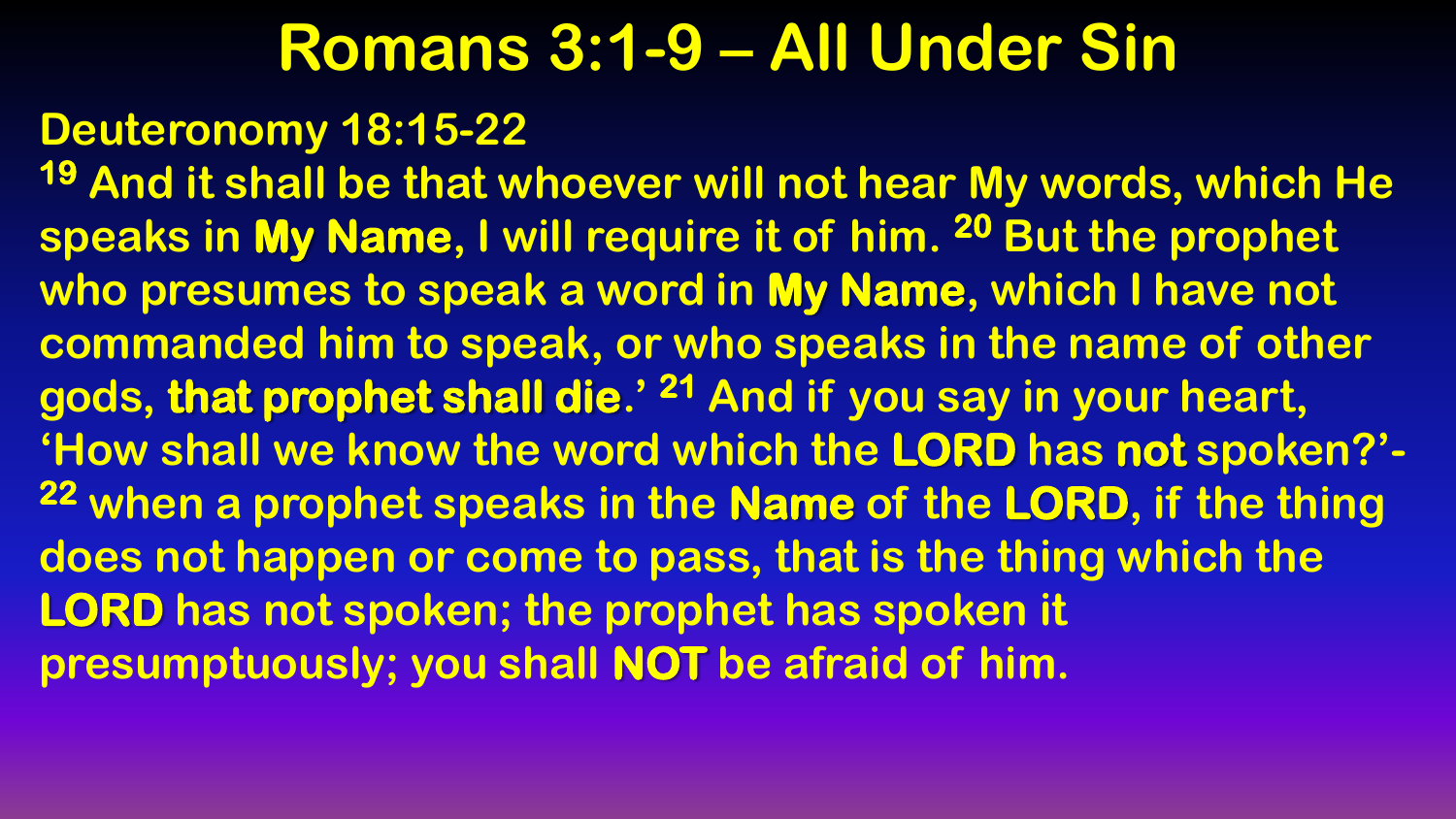**<sup>1</sup>What advantage then has the Jew, or what is the profit of circumcision? <sup>2</sup>Much in every way! Chiefly because to them were committed the oracles of God.**

**1. Why does Paul focus on the Jews (i.e. Israel) in this way ?**

→ Israel was given the WORD of GOD. They were the **only "nation" on earth that God gave His Word to & thru to the World (Written & LIVING [see John 4:22]) also see Gen. 12:3 & 28:14 God's blesses Israel to be His Blessing to the nations.**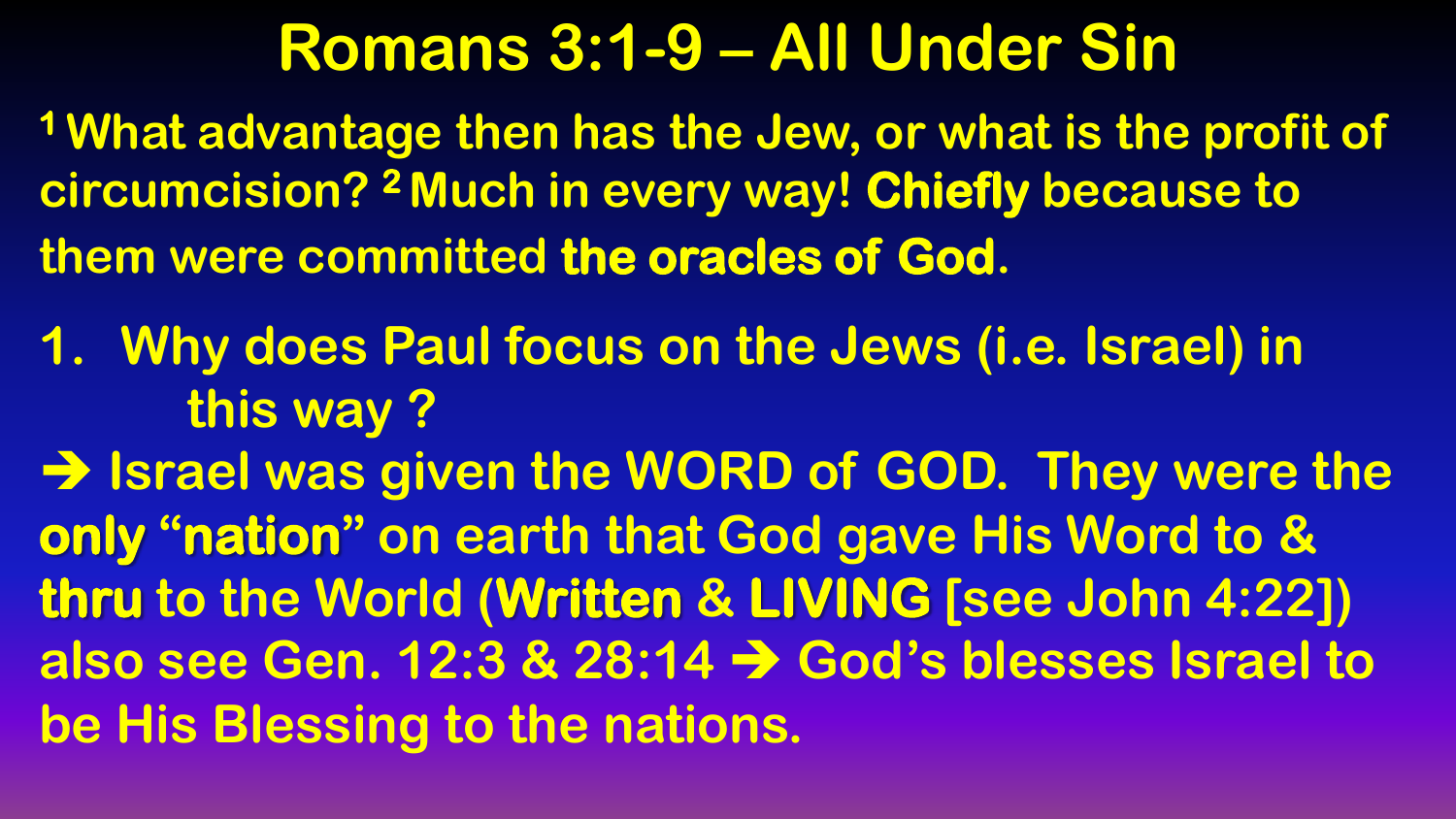**<sup>1</sup>What advantage then has the Jew, or what is the profit of circumcision? <sup>2</sup>Much in every way! Chiefly because to them were committed the oracles of God.**

**1. Why does Paul focus on the Jews (i.e. Israel) in this way ?**

**ISrael was given the WORD of GOD. No other people group / nation on earth was given this privilege. This means that all the other nations' and their gods/goddesses and their philosophies are FALSE and full of LIES. Only the Word of God through Israel is the CORRECT Word of God – The Holy Bible**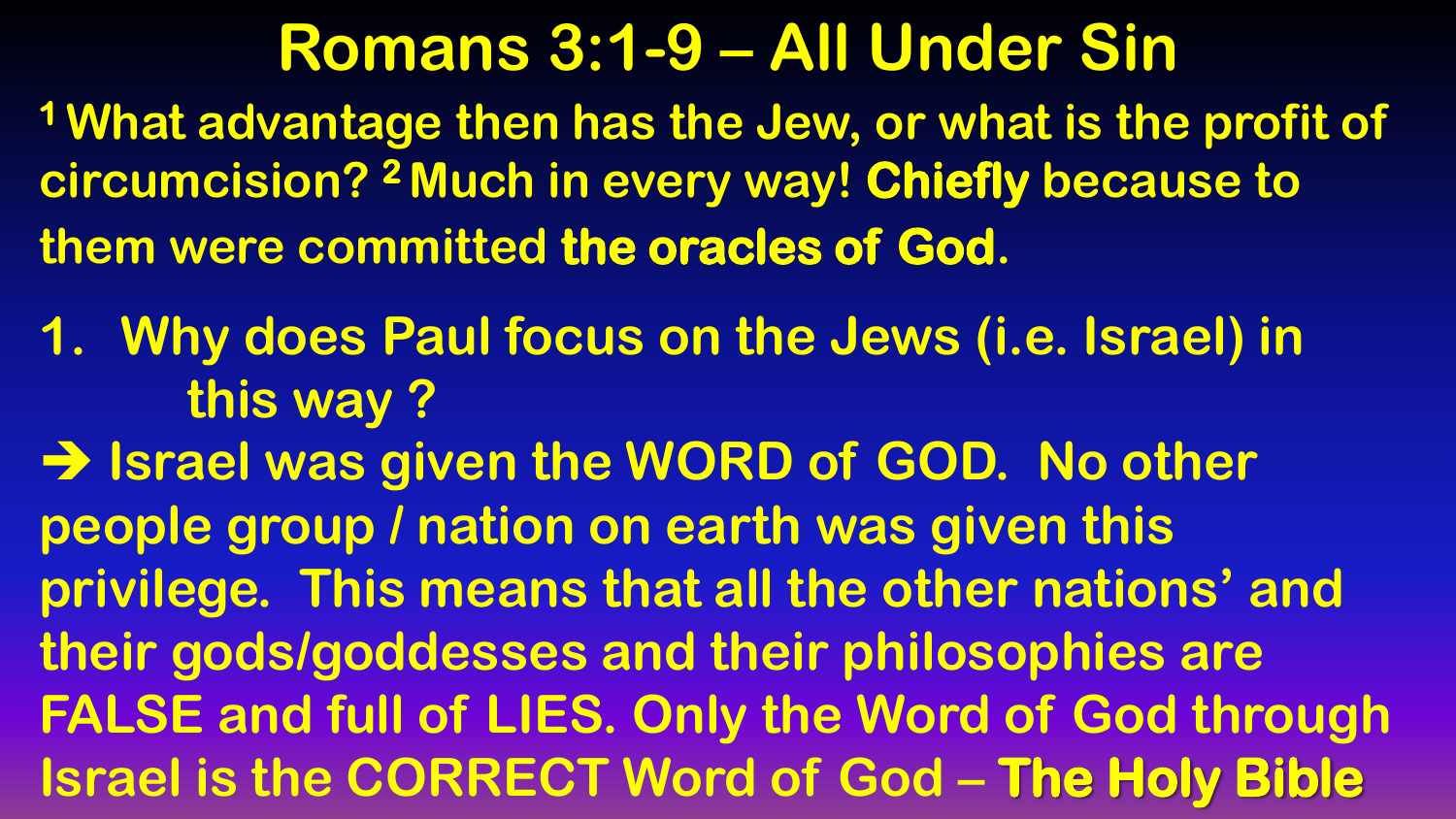**2. In Romans 3:3-8, What is being called into Question by fallen sinful man against God? What are fallen sinful humans accusing God of in those verses (and why)? Who is on Trial? Has God ever been on Trial before?**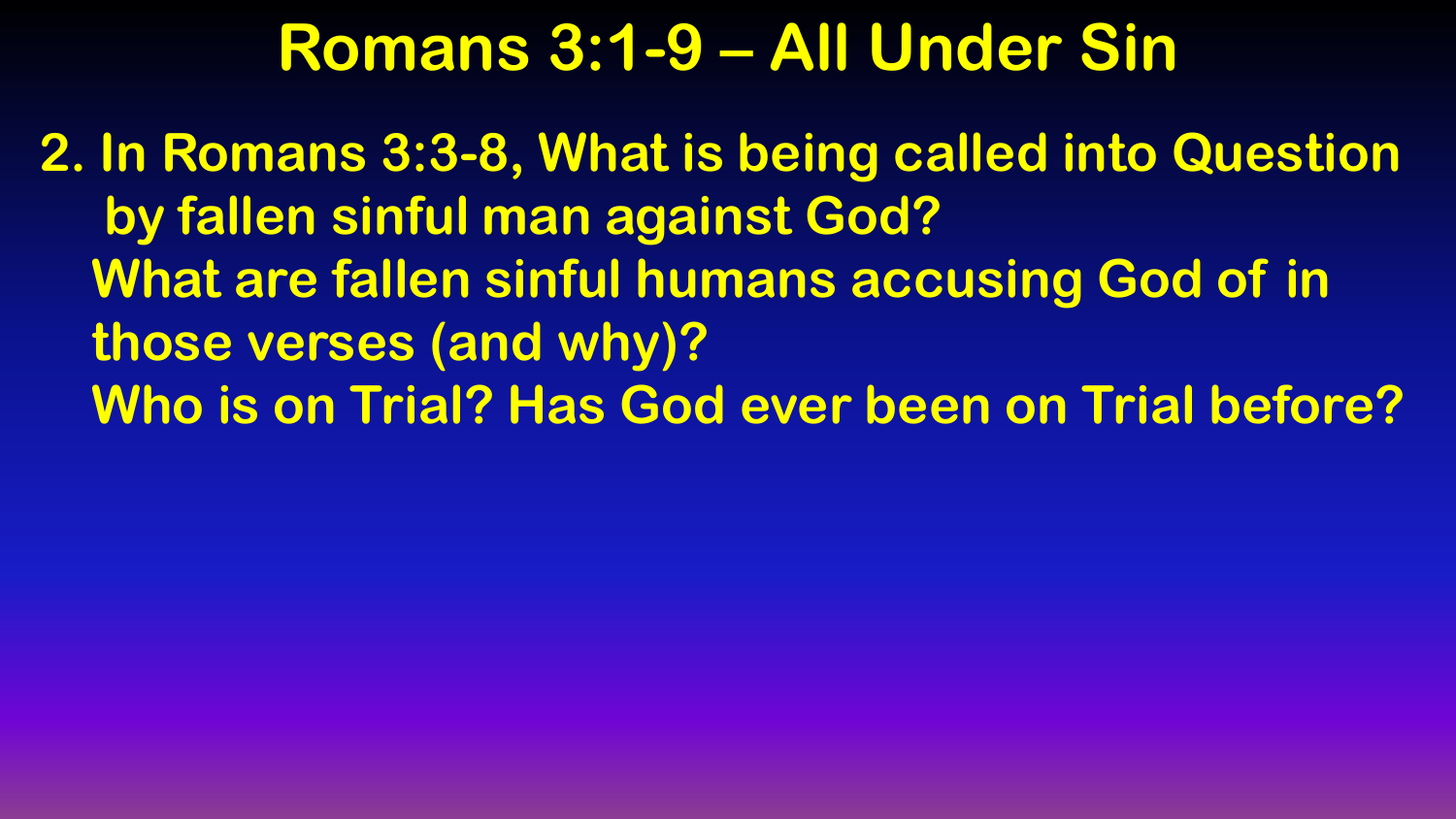**2. In Romans 3:3-8, What is being called into Question by fallen sinful man against God? What are fallen sinful humans accusing God of in those verses (and why)? Who is on Trial? Has God ever been on Trial before?**

 **Jesus Christ is fully God and fully perfect man … Jesus was on Trial before Pilate & the Sanhedrin.**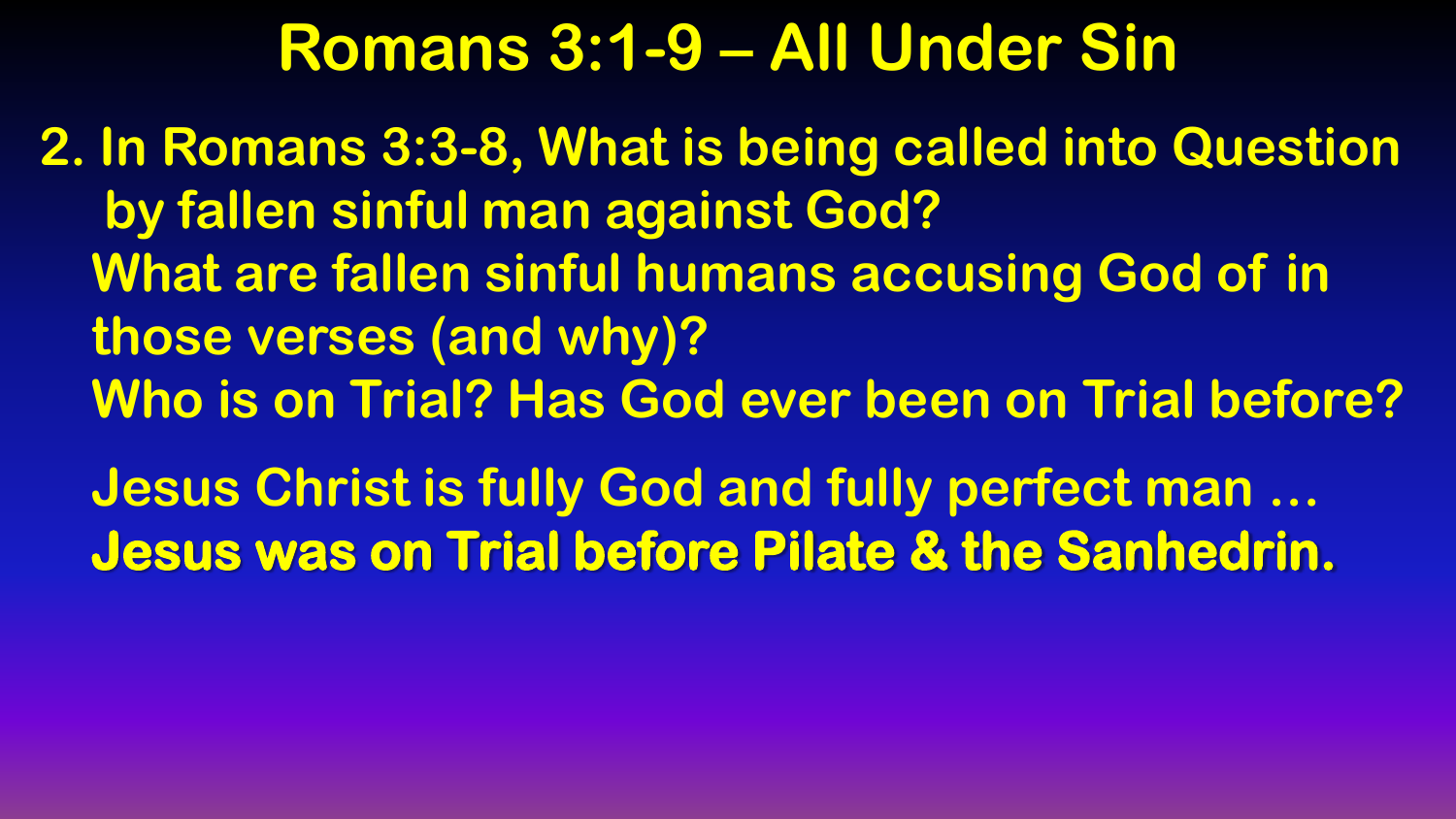**2. Notice verse 4 – "That You may be justified in Your words, and may overcome when You are judged."** 

**Who is Paul talking about ?**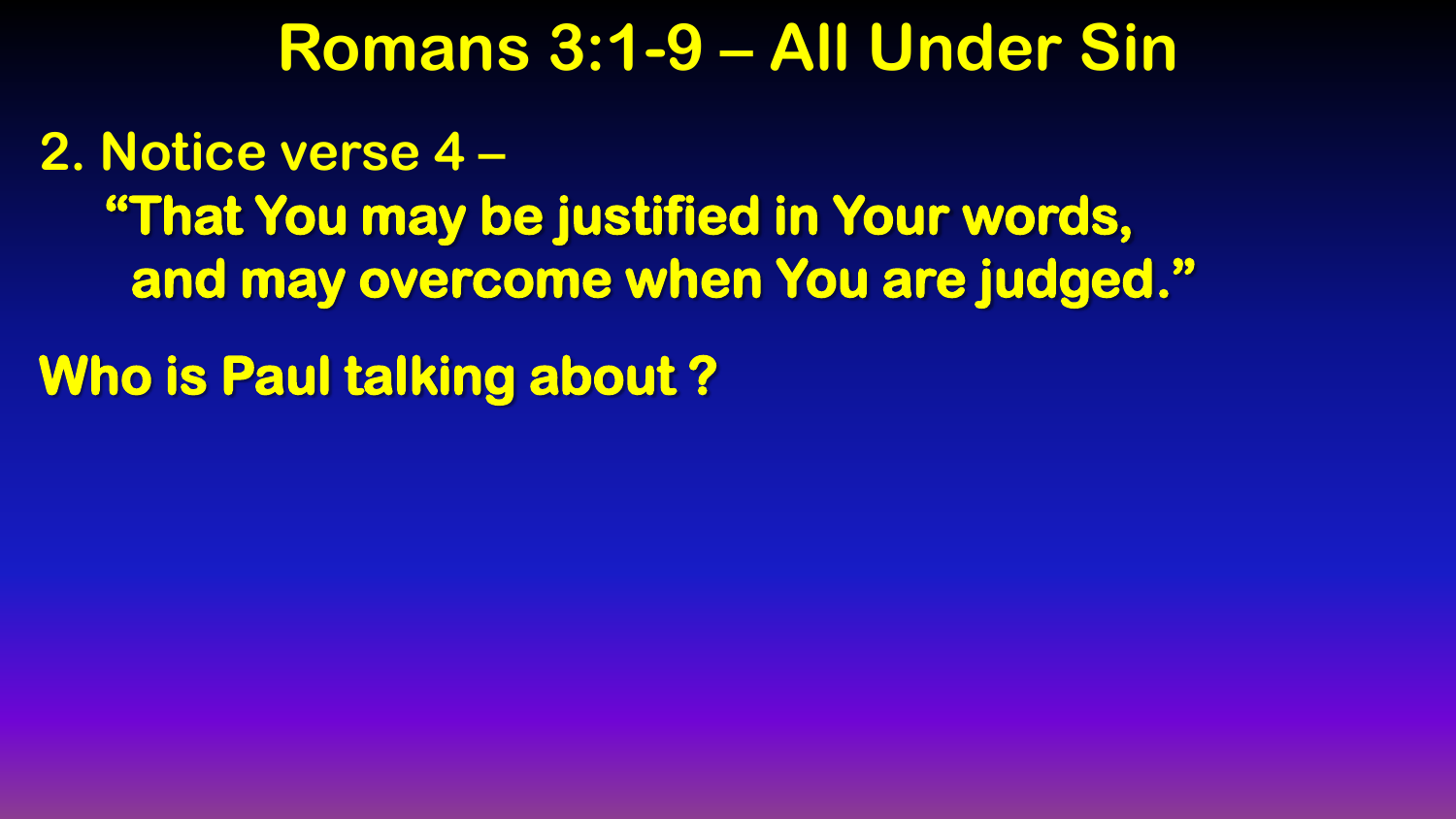**2. Notice verse 4 – "That You may be justified in Your words, and may overcome when You are judged."**  Who is Paul talking about ? > GOD **How can God be judged? All humans do this every day. It is a wonder He has such patience with all humans. God allows Himself to be Proved Justified**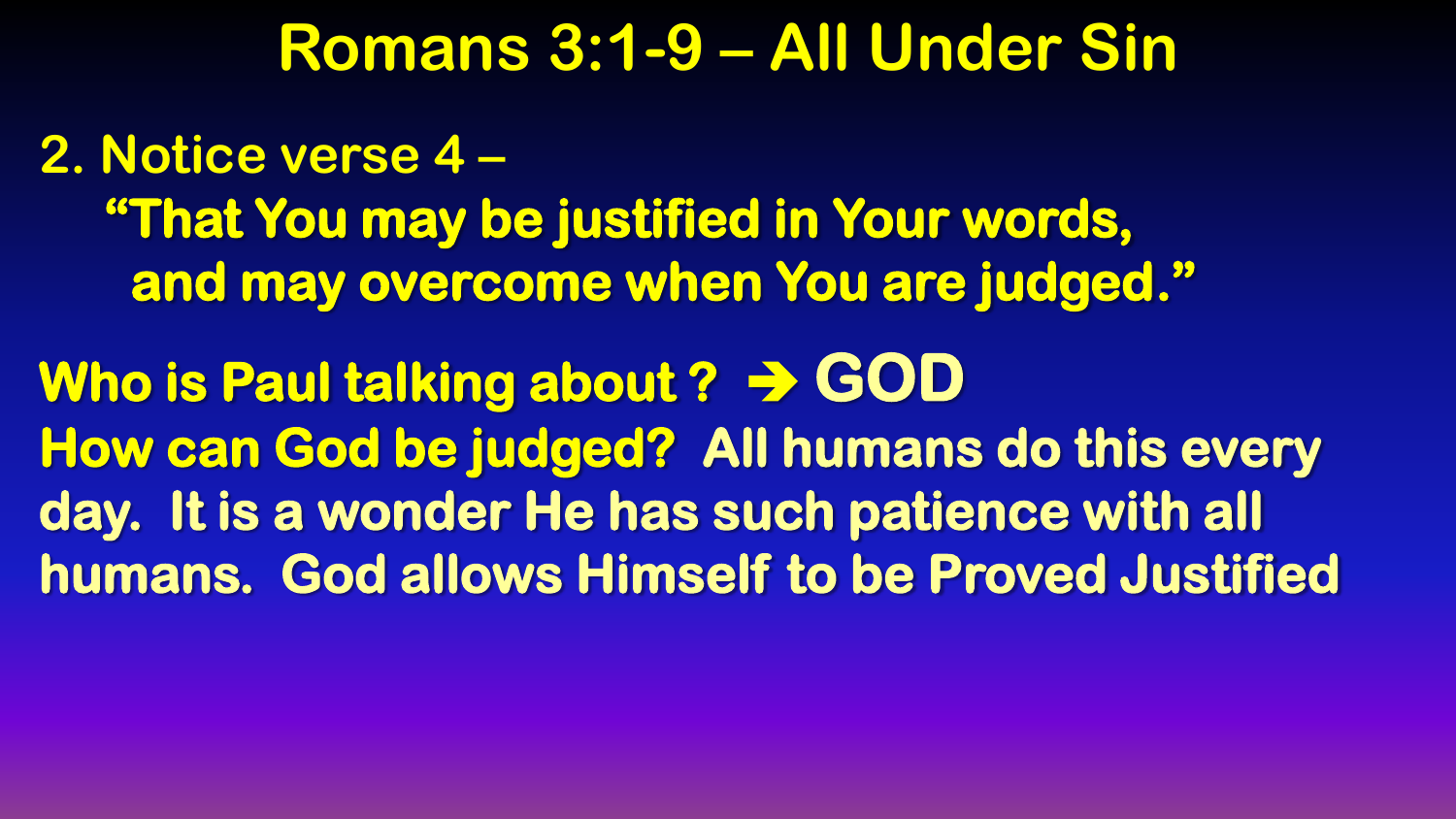**3. "… then how will God judge the world?" What is Paul saying here (Rom 3:5-6)**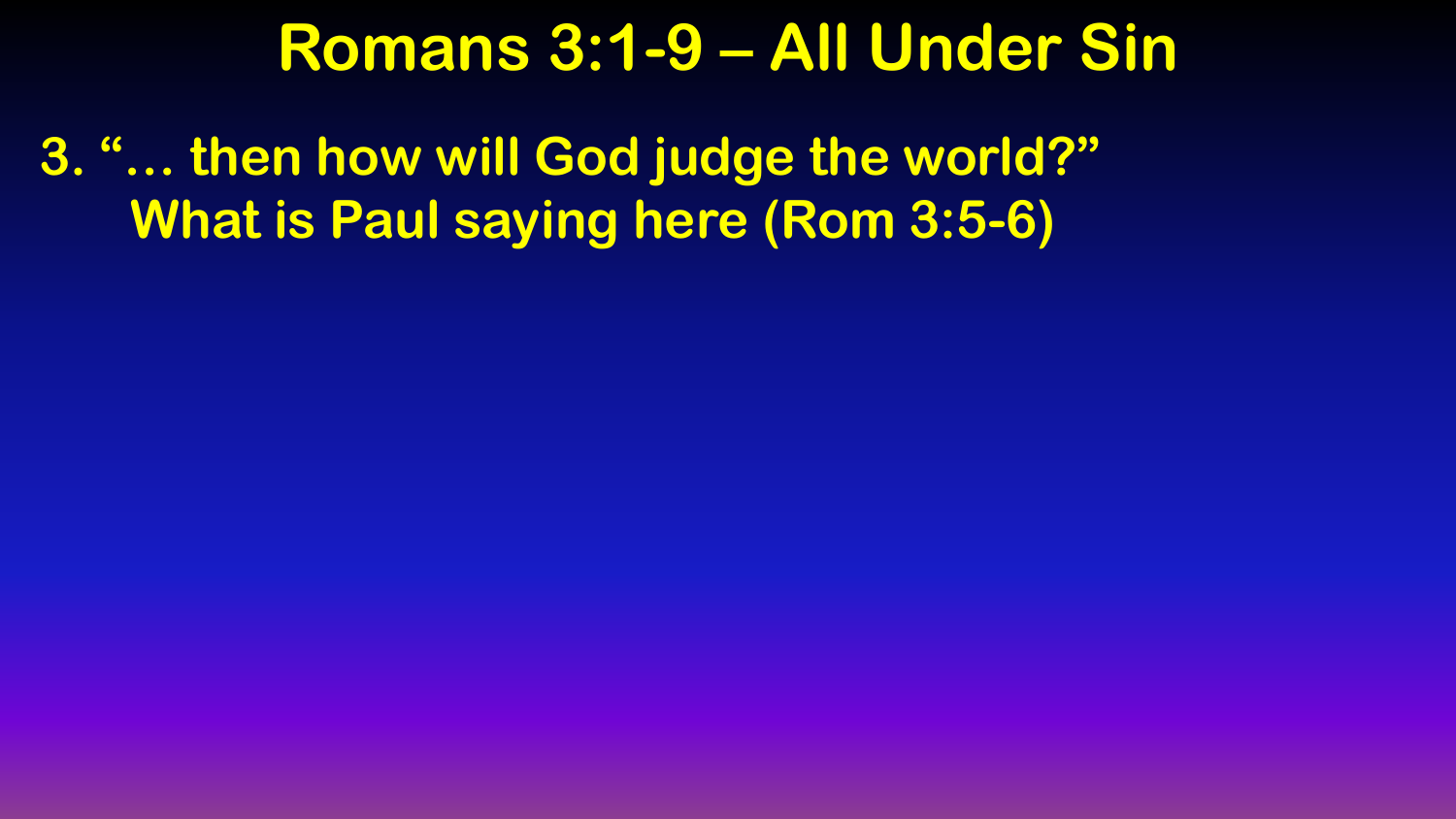**3. "… then how will God judge the world?" What is Paul saying here (Rom 3:5-6)**

**God is NOT Arbitrary. He is NOT capricious. He is perfectly FAIR, JUST, HOLY, & CORRECT in His Judgments against sinners, always. He is Perfect, has all knowledge, complete knowledge, and knows everything about every sinner and all about their sins. So, when He judges sinners, no one can say what He is doing is wrong. God is GOOD … therefore He must JUDGE all sin. If we are in Christ, our Sin has been Judged already at the Cross when Christ died for our sins.**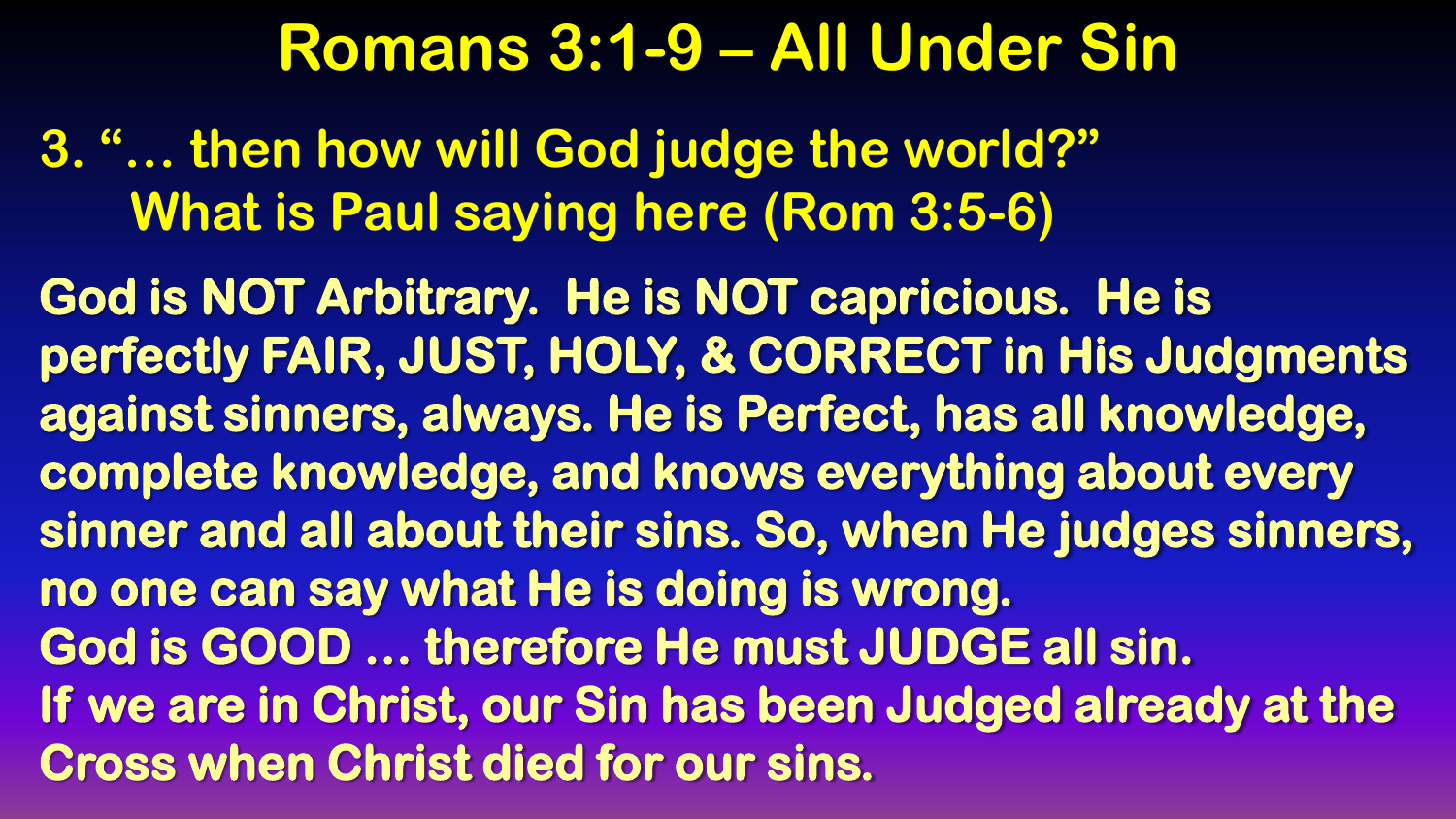**4. When Paul says "For we have previously charged both Jews and Greeks (Gentiles) that they are all under sin" … when did Paul say that before this verse?**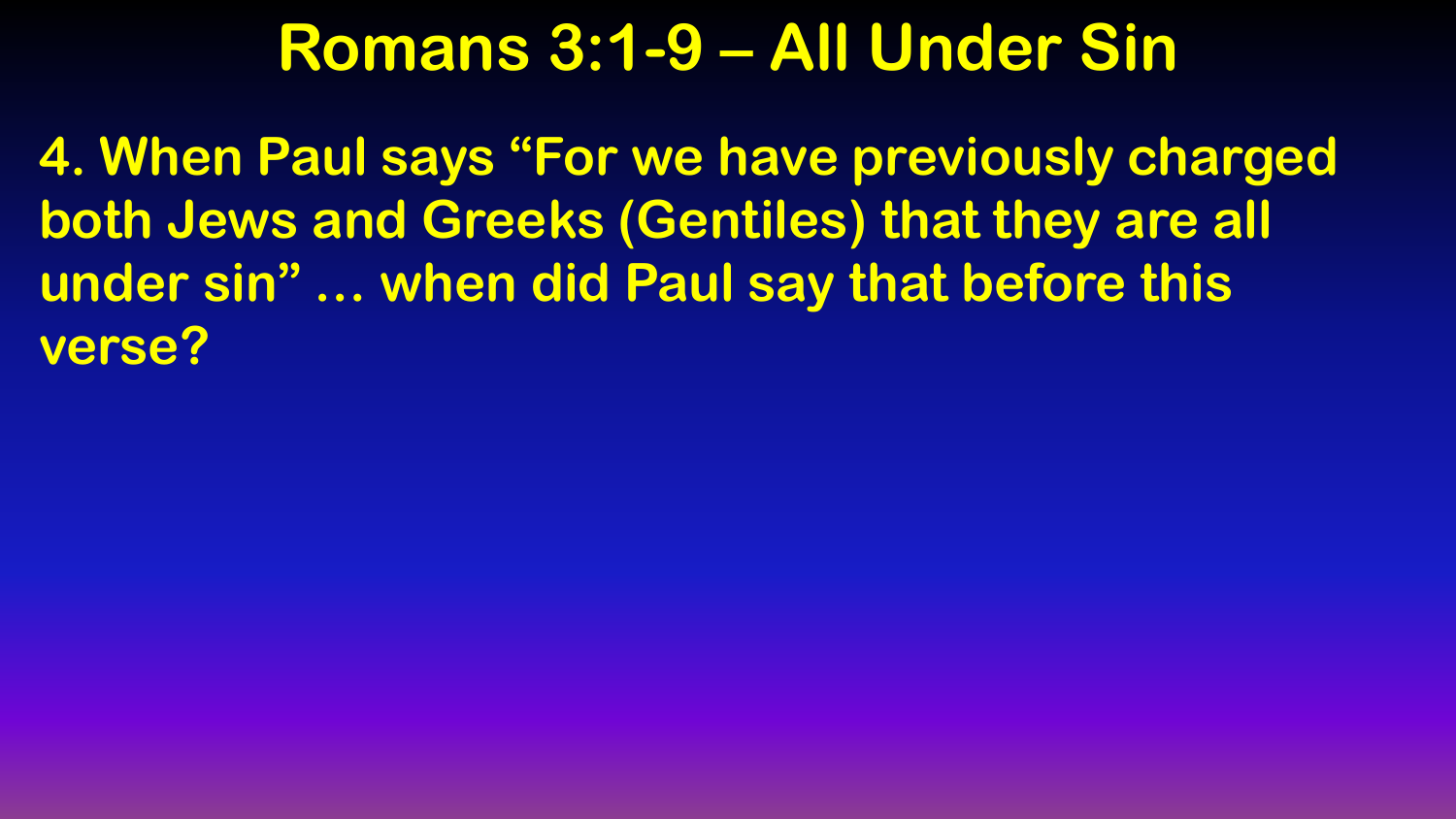**4. When Paul says "For we have previously charged both Jews and Greeks (Gentiles) that they are all under sin" … when did Paul say that before this verse?**

**That is what God was teaching us through Paul from Romans 1:18 through to the end of Romans chapter 2 … up to this point … He's been showing us the we are all SINNERS AND God's Judgment is Coming: 1. The Blatant, Rebellious Gentile Sinner (Romans 1:18-32) 2. The Moral Gentile Sinner (Romans 1:1-16)**

 **3. The Devout Religious Jew (Romans 1:17-29)**